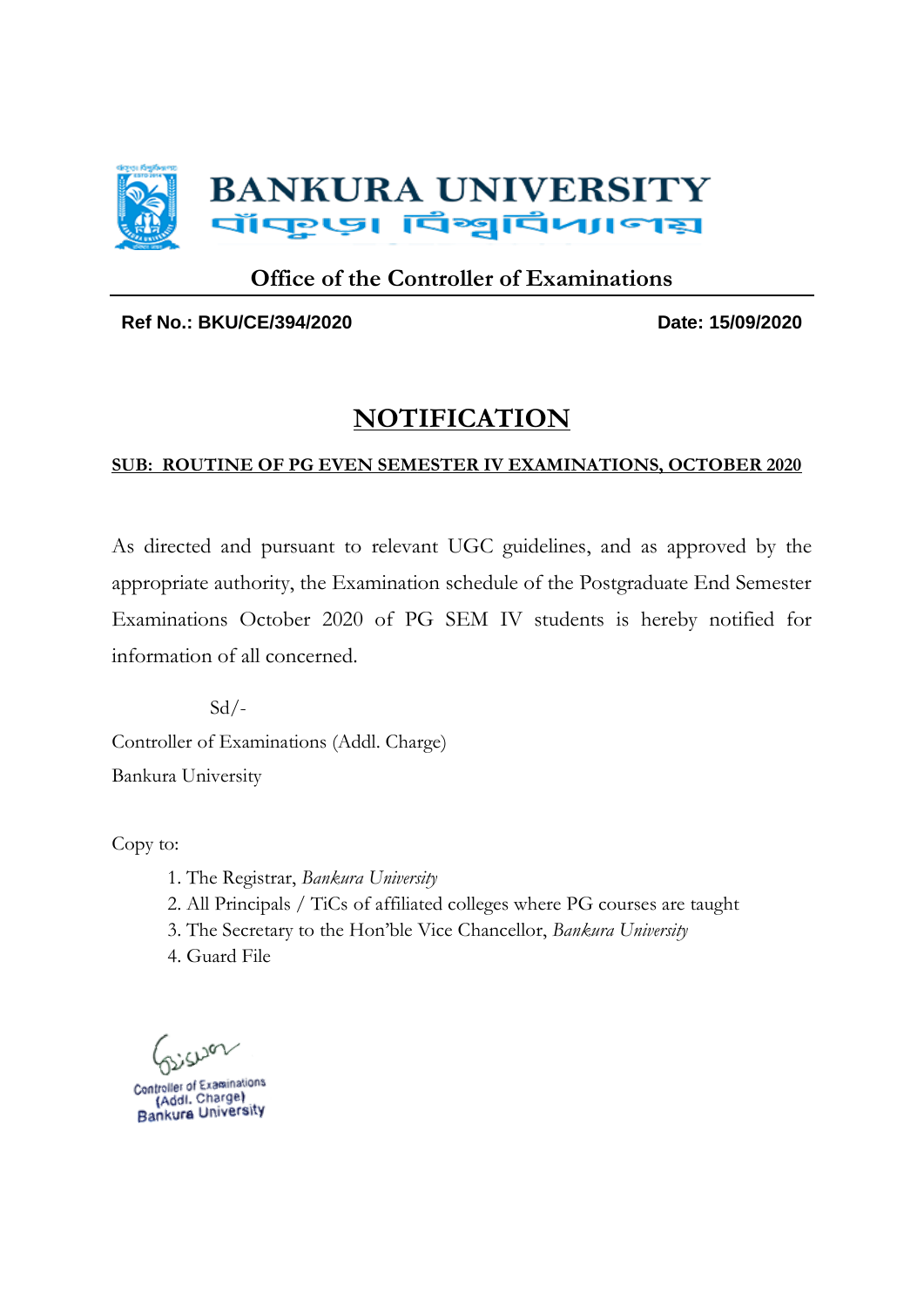**PG End Semester Examination Schedule for Semester-IV Examinations, October 2020**

| <b>Bankura University</b>                                                              |                                 |                     |                                                         |                                                   |  |
|----------------------------------------------------------------------------------------|---------------------------------|---------------------|---------------------------------------------------------|---------------------------------------------------|--|
|                                                                                        | <b>Department Name: Bengali</b> |                     | <b>Semester: IV</b>                                     |                                                   |  |
| Examination Schedule for Postgraduate EVEN SEM End-Semester Examinations, October 2020 |                                 |                     |                                                         |                                                   |  |
| <b>Date</b>                                                                            | <b>Time</b>                     | <b>Course</b><br>Id | <b>Course Code</b><br>(As mentioned<br>in the Syllabus) | <b>Course Title</b>                               |  |
| 5/10/2020                                                                              | $12.00$ noon-1.00 p.m.          | 40151               | 401C                                                    | Mohakavya O Onubad Sahitya                        |  |
| 5/10/2020                                                                              | $12.00$ noon-1.00 p.m.          | 40151               | 401C                                                    | Rabindra Kavya                                    |  |
| 6/10/2020                                                                              | $12.00$ noon-1.00 p.m.          | 40152               | 402C                                                    | Mangalkavya                                       |  |
| 6/10/2020                                                                              | $12.00$ noon-1.00 p.m.          | 40152               | 402C                                                    | Rabindra Uponayas                                 |  |
| 7/10/2020                                                                              | $12.00$ noon-1.00 p.m.          | 40153               | 403C                                                    | Choitanya Jibonisahitya O Puthi                   |  |
| 7/10/2020                                                                              | $12.00$ noon-1.00 p.m.          | 40153               | 403C                                                    | Rabindra Galpo, Rabindra Probandha O Ramyarachana |  |
| 8/10/2020                                                                              | $12.00$ noon-1.00 p.m.          | 40154               | 404C                                                    | Podabali Sahitya                                  |  |
| 8/10/2020                                                                              | $12.00$ noon-1.00 p.m.          | 40154               | 404C                                                    | Rabindra Natok, Rabindra Potro O Bhromon Sahitya  |  |

Giswar

Controller of Examinations<br>(Addl. Charge)<br>Bankura University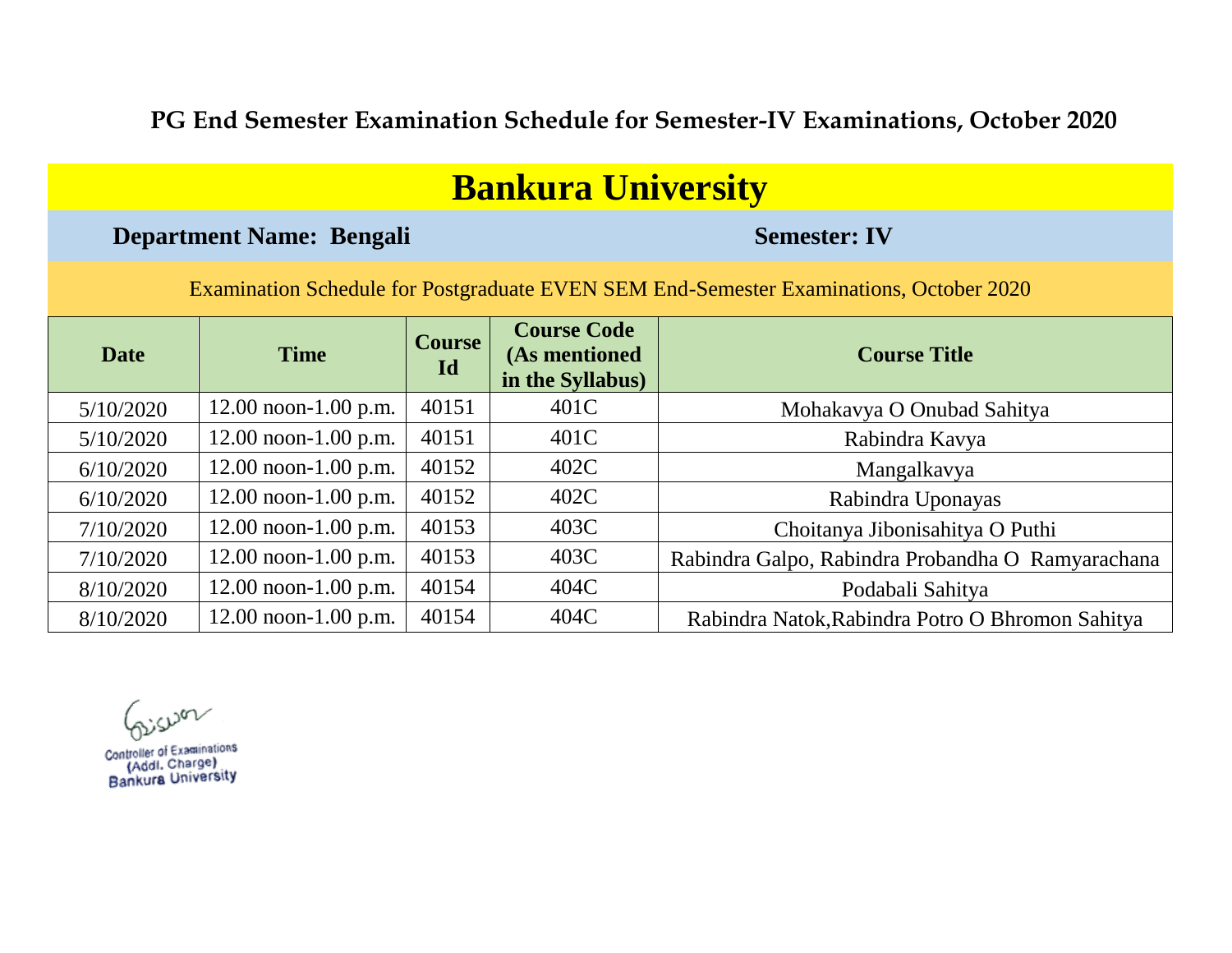**Department Name: Botany <b>Semester: IV** 

| <b>Date</b> | <b>Time</b>    | <b>Course Id</b> | <b>Course Code</b><br>(As mentioned in the<br><b>Syllabus</b> ) | <b>Course Title</b>                                            |
|-------------|----------------|------------------|-----------------------------------------------------------------|----------------------------------------------------------------|
| 01.10.2020  | 12 noon onward | 41351            | BOT401C TH                                                      | Ecology & Evolution                                            |
| 05.10.2020  | 12 noon onward | 41352            | BOT402C TH                                                      | Plant anatomy & Silviculture                                   |
| 07.10.2020  | 12 noon onward | 41354            | <b>BOT404EA TH+ EB TH</b>                                       | Taxonomy of Angiosperms and Biosystematics<br>$+$ Microbiology |
| 09.10.2020  | 12 noon onward | 41361            | BOT401C PR                                                      | Ecology & Evolution                                            |
| 12.10.2020  | 12 noon onward | 41362            | <b>BOT402C PR</b>                                               | Plant anatomy & Silviculture                                   |
| 14.10.2020  | 12 noon onward | 41364            | <b>BOT404 EA PR +EB PR</b>                                      | Taxonomy of Angiosperms and Biosystematics<br>$+$ Microbiology |

Giswar

Controller of Examinations (Addl. Charge) Bankura University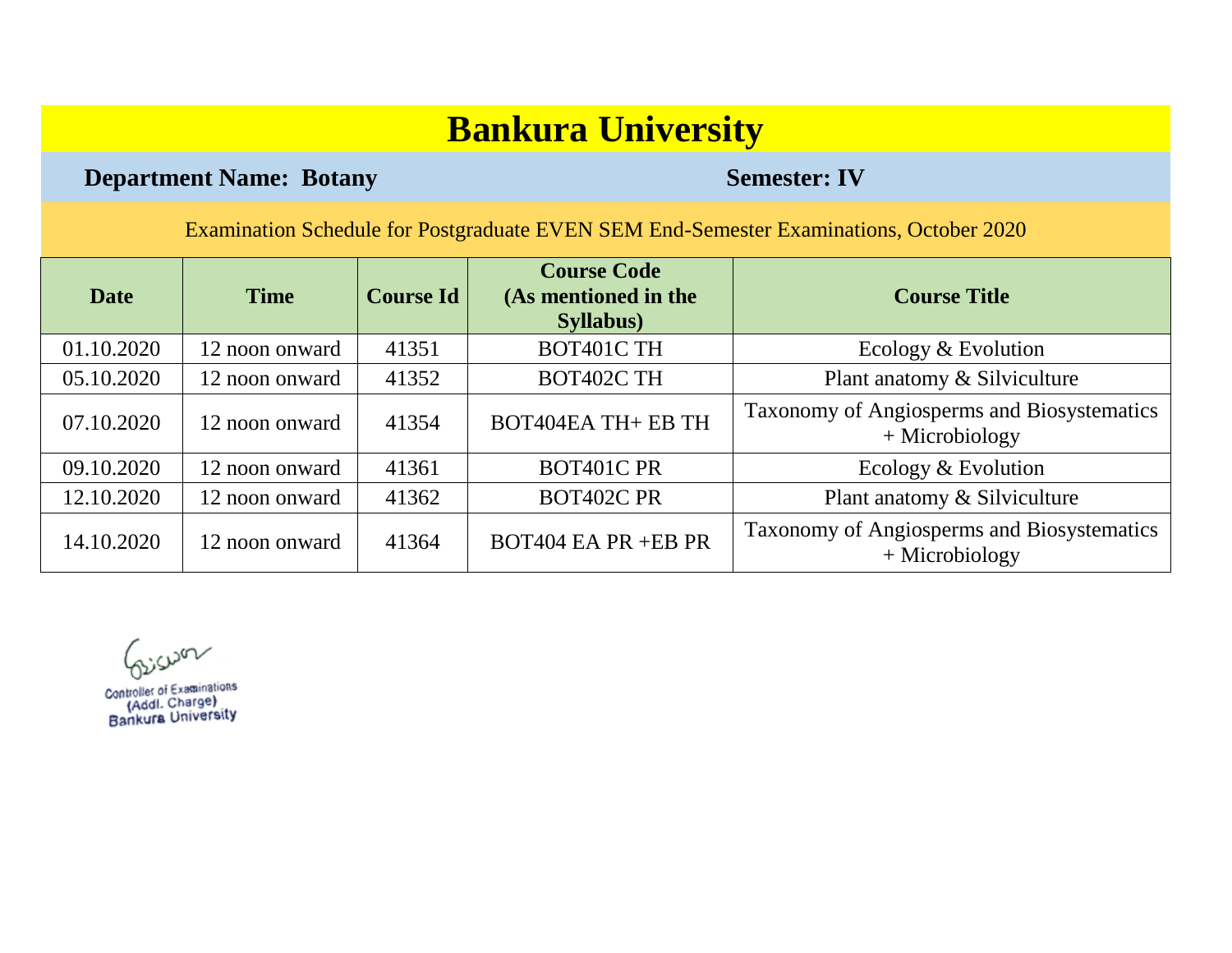### **Department Name: Chemistry <b>Semester: IV** Semester: IV

Examination Schedule for Postgraduate EVEN SEM End-Semester Examinations, October 2020

| Date       | <b>Time</b>    | <b>Course Id</b> | <b>Course Code</b><br>(As mentioned in the<br><b>Syllabus</b> ) | <b>Course Title</b>                                                                                                          |
|------------|----------------|------------------|-----------------------------------------------------------------|------------------------------------------------------------------------------------------------------------------------------|
| 01.10.2020 | 12 noon onward | $41465*$         | <b>CHEM</b><br>$405E(PR)*$<br>(IS/OS/PS)                        | Inorganic Chemistry Special Practical/Organic<br><b>Chemistry Special Practical/Physical Chemistry</b><br>Special Practical* |
| 05.10.2020 | 12 noon onward | 41451            | CHEM 401E<br>(IS/OS/PS)                                         | Inorganic Chemistry Special/Organic Chemistry<br>Special/Physical Chemistry Special                                          |
| 06.10.2020 | 12 noon onward | 41452            | CHEM 402E<br>(IS/OS/PS)                                         | Inorganic Chemistry Special/Organic Chemistry<br>Special/Physical Chemistry Special                                          |
| 07.10.2020 | 12 noon onward | 41453            | CHEM 403E<br>(IS/OS/PS)                                         | Inorganic Chemistry Special/Organic Chemistry<br>Special/Physical Chemistry Special                                          |
| 08.10.2020 | 12 noon onward | $41464*$         | <b>CHEM</b><br>$404C(PR)*$                                      | Computer Application in Chemistry*                                                                                           |

**\* Please note that the Practical Examination will be conducted in the form of** *viva voce* **over Google Meet/ conference call, etc. on the day of the practical examination. Questions in the** *viva voce* **will be asked based on methodology, procedures/protocol and mechanism of experiments only.**

iswar

**Controller of Examinations** (Addl. Charge) Bankura University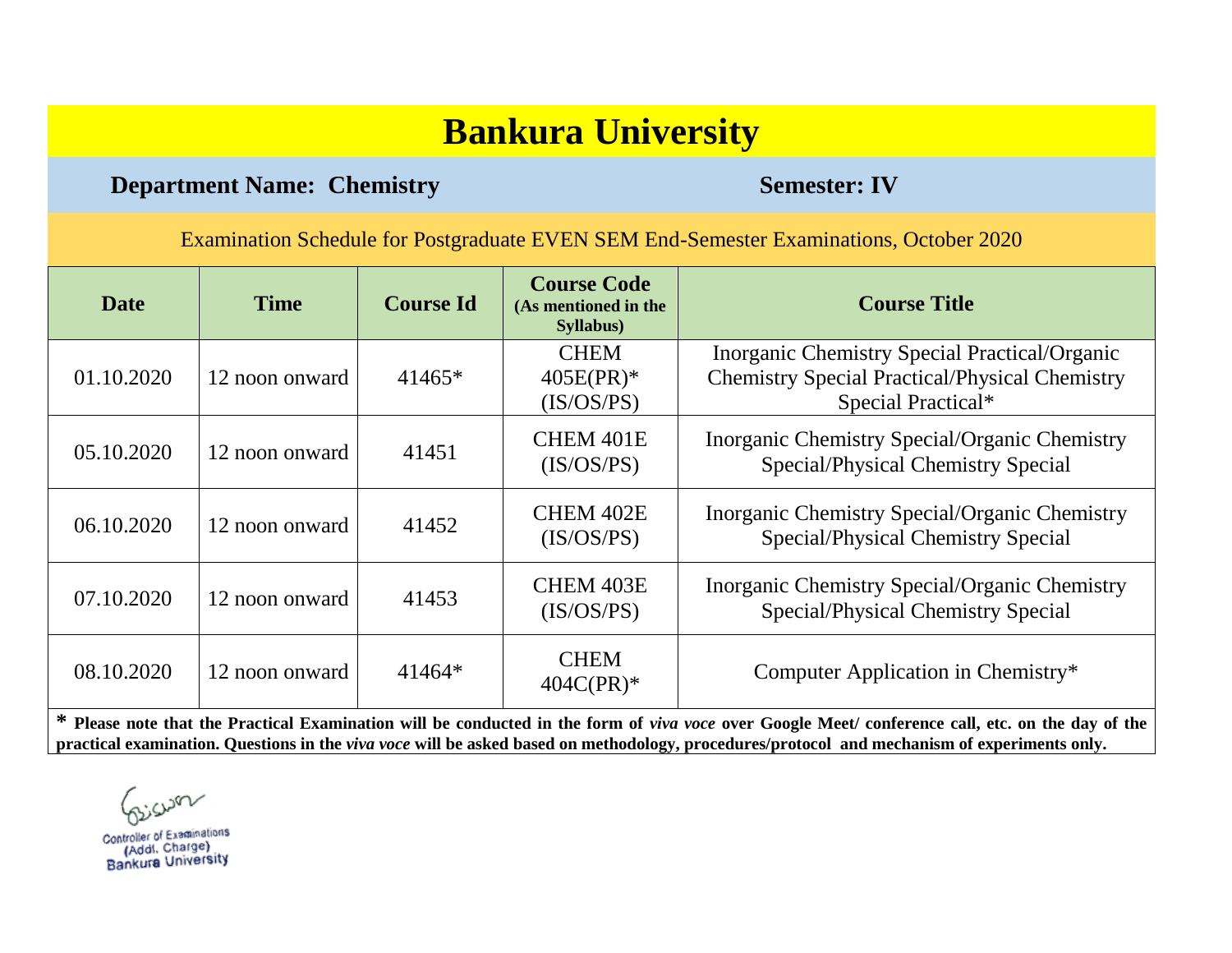### **Department Name: Education Semester: IV**

| Date       | <b>Time</b>    | <b>Course Id</b> | <b>Course Code</b><br>(As mentioned in<br>the Syllabus) | <b>Course Title</b>                                                      |
|------------|----------------|------------------|---------------------------------------------------------|--------------------------------------------------------------------------|
| 05.10.2020 | 12 noon onward | 40251            | <b>EDN 401C</b>                                         | <b>Educational Management and Curriculum</b><br>Development              |
| 06.10.2020 | 12 noon onward | 40252            | <b>EDN 402C</b>                                         | Information and Communication Technology in<br>Education                 |
| 07.10.2020 | 12 noon onward | 40253            | EDN 403EA                                               | <b>Teacher Education (Part-two)</b>                                      |
| 07.10.2020 | 12 noon onward | 40253            | EDN 403EB                                               | Guidance and Counseling (Part-two)                                       |
| 07.10.2020 | 12 noon onward | 40253            | EDN 403ED                                               | Educational Measurement, Evaluation, and<br><b>Assessment</b> (Part-two) |

Giswar

Controller of Examinations (Addl. Charge) Bankura University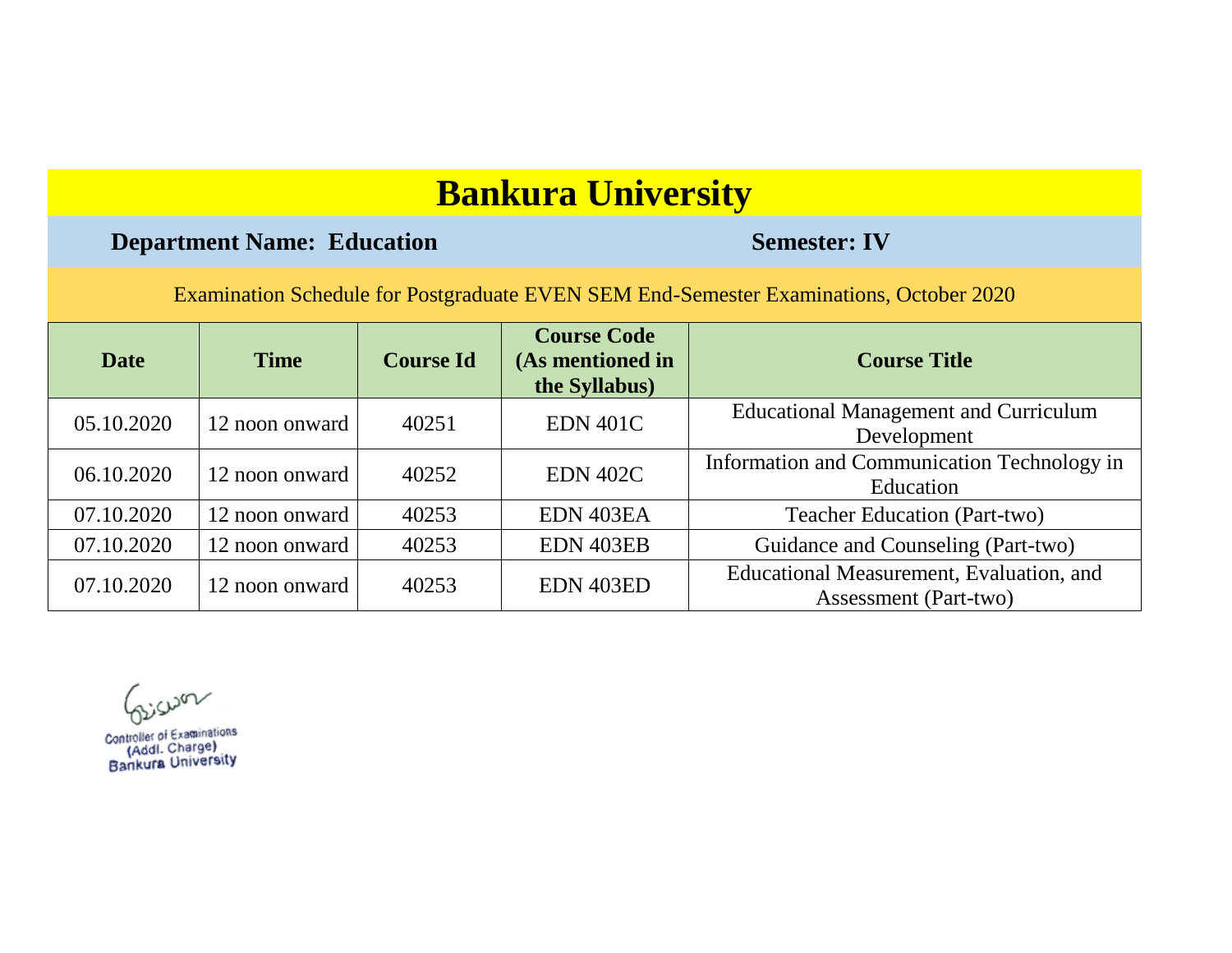### **Department Name: English Semester: IV**

| Date       | <b>Time</b>    | <b>Course Id</b> | <b>Course Code</b><br>(As mentioned in<br>the Syllabus) | <b>Course Title</b>              |
|------------|----------------|------------------|---------------------------------------------------------|----------------------------------|
| 01/10/2020 | 12 noon onward | 40351            | Eng $401$ ME (A)                                        | Indian Writing in English I      |
| 03/10/2020 | 12 noon onward | 40352            | Eng $402$ ME $(B)$                                      | Indian Writing in English II     |
| 05/10/2020 | 12 noon onward | 40355            | Eng $405$ ME $(E)$                                      | Post 1950s British Literature I  |
| 06/10/2020 | 12 noon onward | 40356            | Eng $406 \text{ ME }$ (F)                               | Post 1950s British Literature II |

Giswon

Controller of Examinations Controller of Examinations<br>(Addl. Charge)<br>Bankura University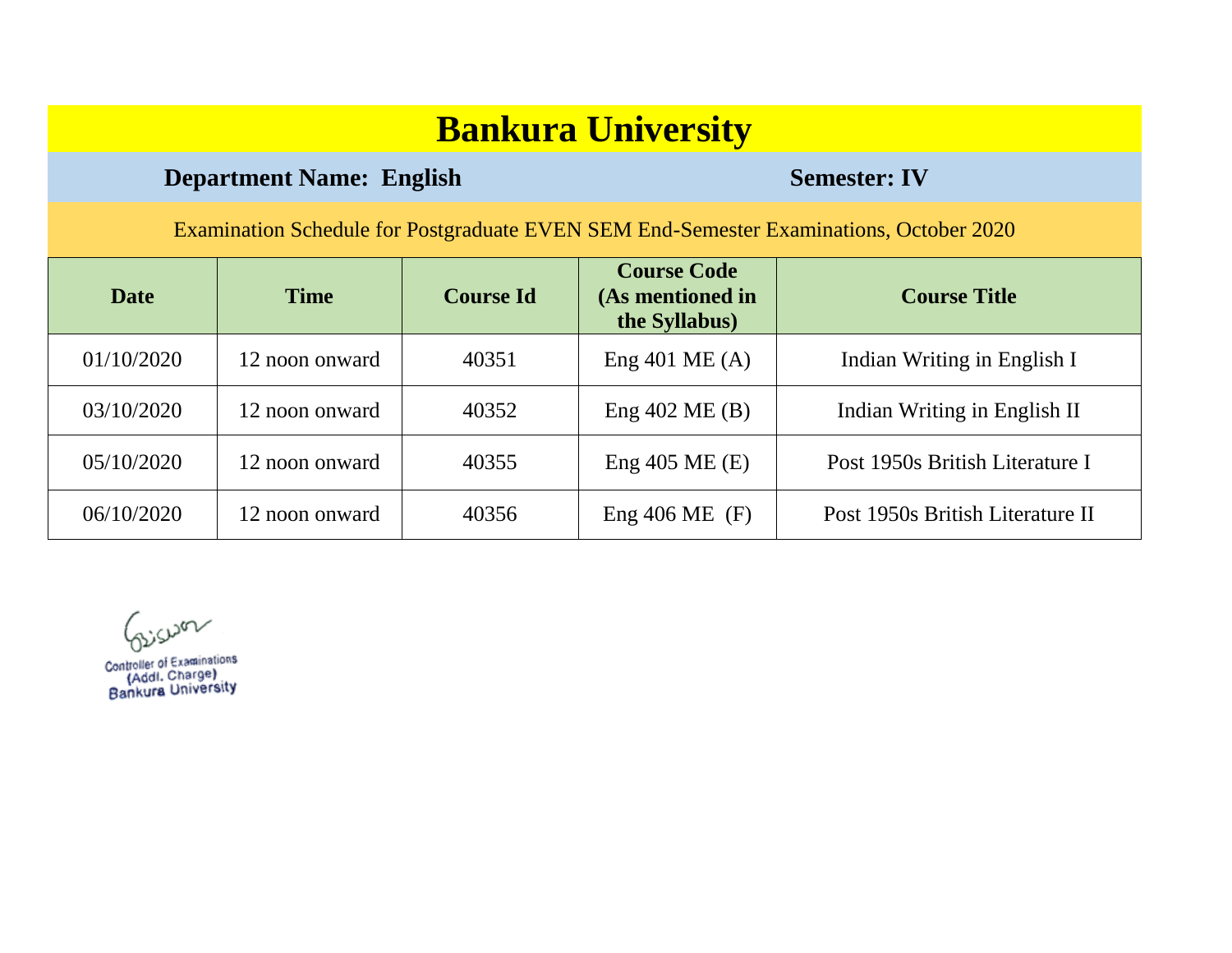### **Department Name: Geography Semester: IV**

Examination Schedule for Postgraduate EVEN SEM End-Semester Examinations, October 2020

| <b>Date</b> | <b>Time</b>    | <b>Course Id</b> | <b>Course Code</b><br>(As mentioned in<br>the Syllabus) | <b>Course Title</b>                                                    |
|-------------|----------------|------------------|---------------------------------------------------------|------------------------------------------------------------------------|
| 05/10/2020  | 12 noon onward | 41951            | 401C                                                    | <b>Environment and Society and Contemporary</b><br>Issues in Geography |
| 06/10/2020  | 12 noon onward | 41952            | 402C                                                    | Development and Environment                                            |
| 09/10/2020  | 12 noon onward | 41953            | 403EA                                                   | <b>Fluvial Geomorphology</b>                                           |
| 09/10/2020  | 12 noon onward | 41953            | 403EC                                                   | <b>Regional Development and Planning</b>                               |

misum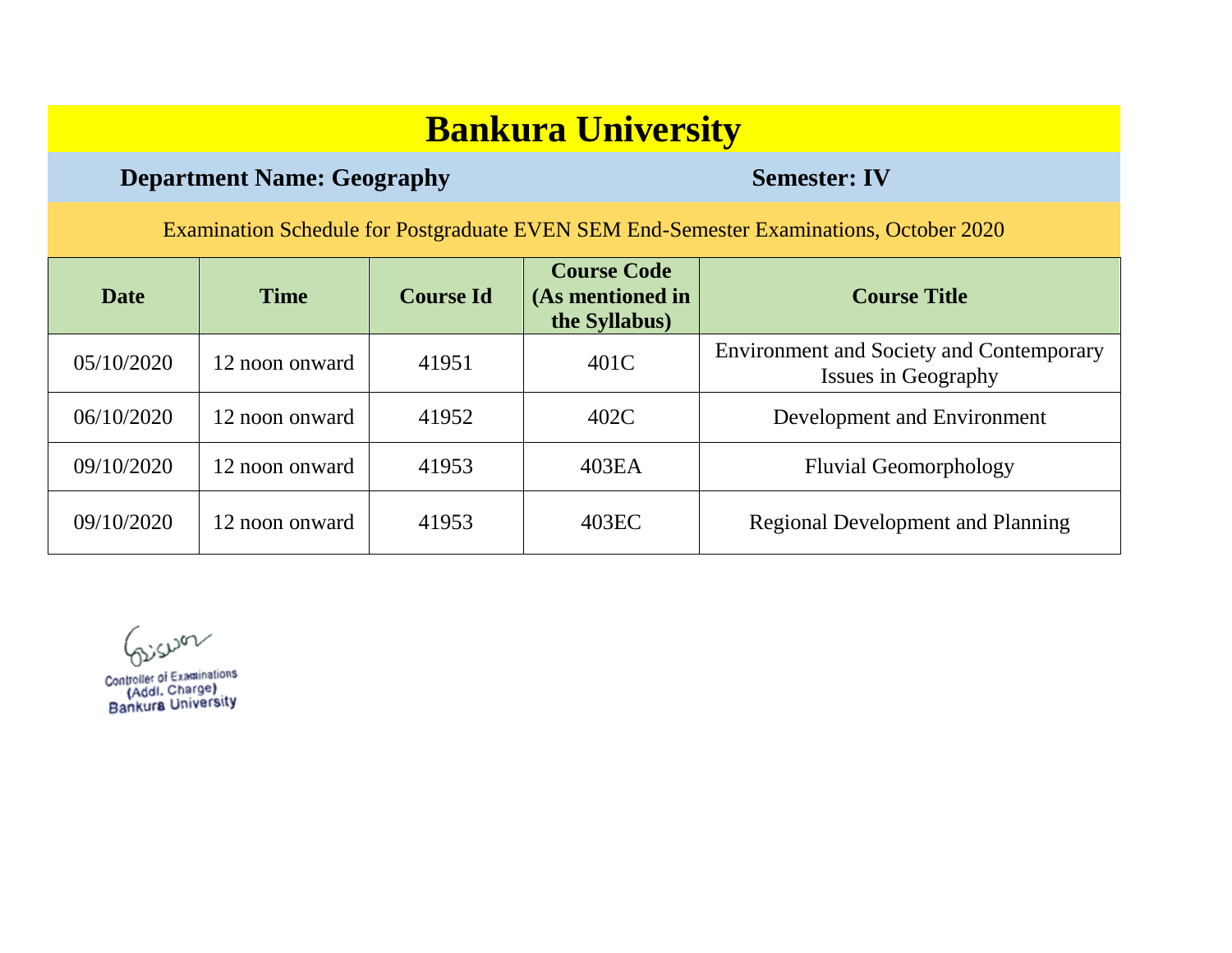### **Department Name: History <b>Semester: IV**

| <b>Date</b> | <b>Time</b>    | <b>Course Id</b> | <b>Course Code</b><br>(As mentioned in<br>the Syllabus) | <b>Course Title</b>                      |
|-------------|----------------|------------------|---------------------------------------------------------|------------------------------------------|
| 05/10/2020  | 12 noon onward | 40451            | <b>HIST 401C</b>                                        | <b>Twentieth-Century World</b>           |
| 06/10/2020  | 12 noon onward | 40452            | <b>HIST 402C</b>                                        | Traditions of History Writing in India   |
| 07/10/2020  | 12 noon onward | 40453            | HIST <sub>403EA</sub>                                   | State and Society in Post-colonial India |
| 08/10/2020  | 12 noon onward | 40454            | HIST <sub>404EB</sub>                                   | History of South-West Bengal 1740-1947   |

Giswar

Controller of Examinations (Addl. Charge) Bankura University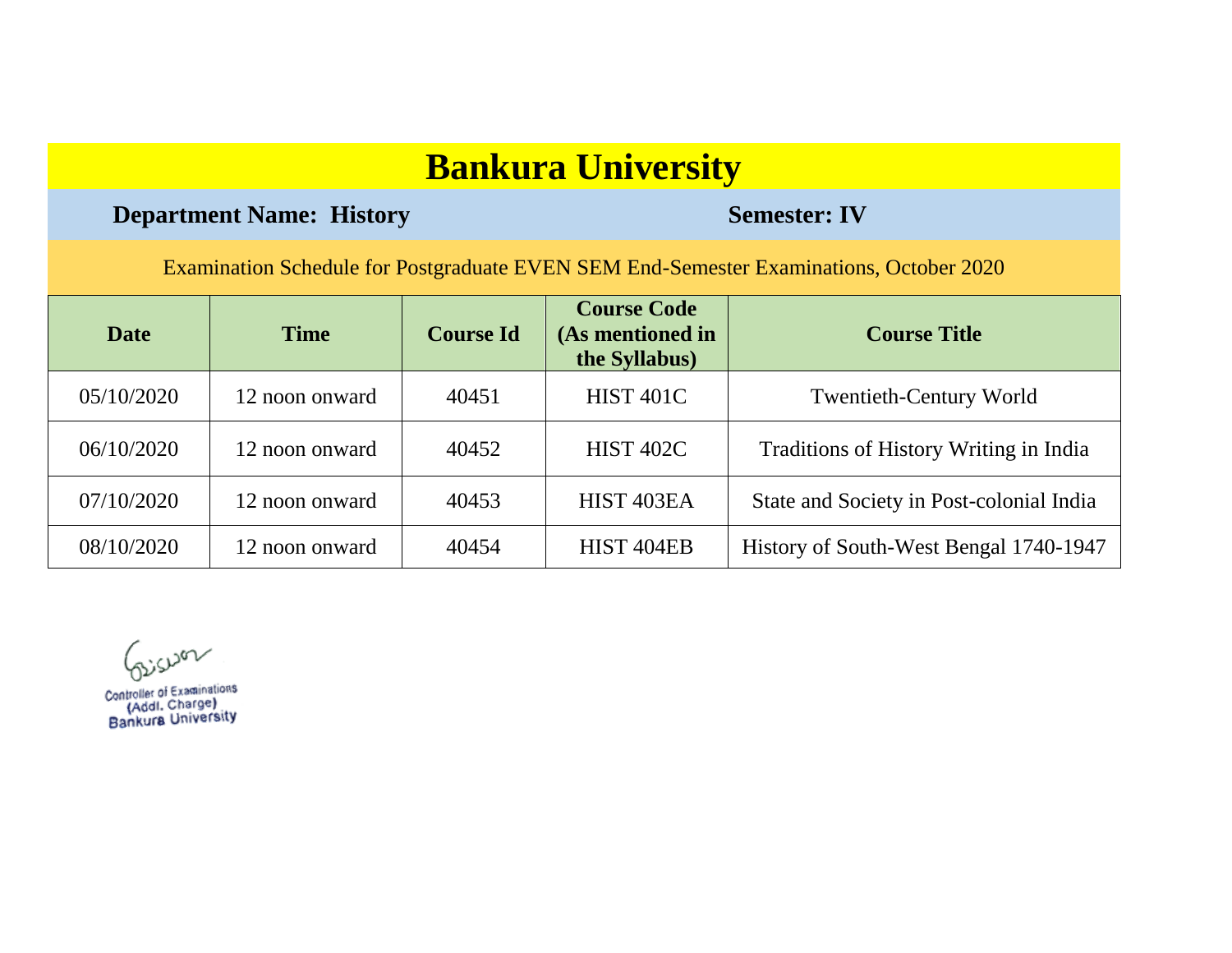### **Department Name: Mathematics Semester: IV**

| <b>Date</b> | <b>Time</b>       | <b>Course Id</b> | <b>Course Code</b><br>(As mentioned in the<br><b>Syllabus</b> ) | <b>Course Title</b>                         |
|-------------|-------------------|------------------|-----------------------------------------------------------------|---------------------------------------------|
| 05.10.2020  | $12$ Noon $-2$ PM | 42151            | Math- $401C$                                                    | <b>Operation Research</b>                   |
| 06.10.2020  | $12$ Noon $-2$ PM | 42152            | Math-402 $C$                                                    | Graph Theory & Field Theory                 |
| 07.10.2020  | $12$ Noon $-2$ PM | 42153            | Math-403ME                                                      | Modelling and Analysis of Biological System |
| 08.10.2020  | $12$ Noon $-2$ PM | 42154            | Math-404ME                                                      | <b>Computational Fluid Dynamics</b>         |

Giswar

Controller of Examinations Controller of Examinations<br>(Addl. Charge)<br>Bankura University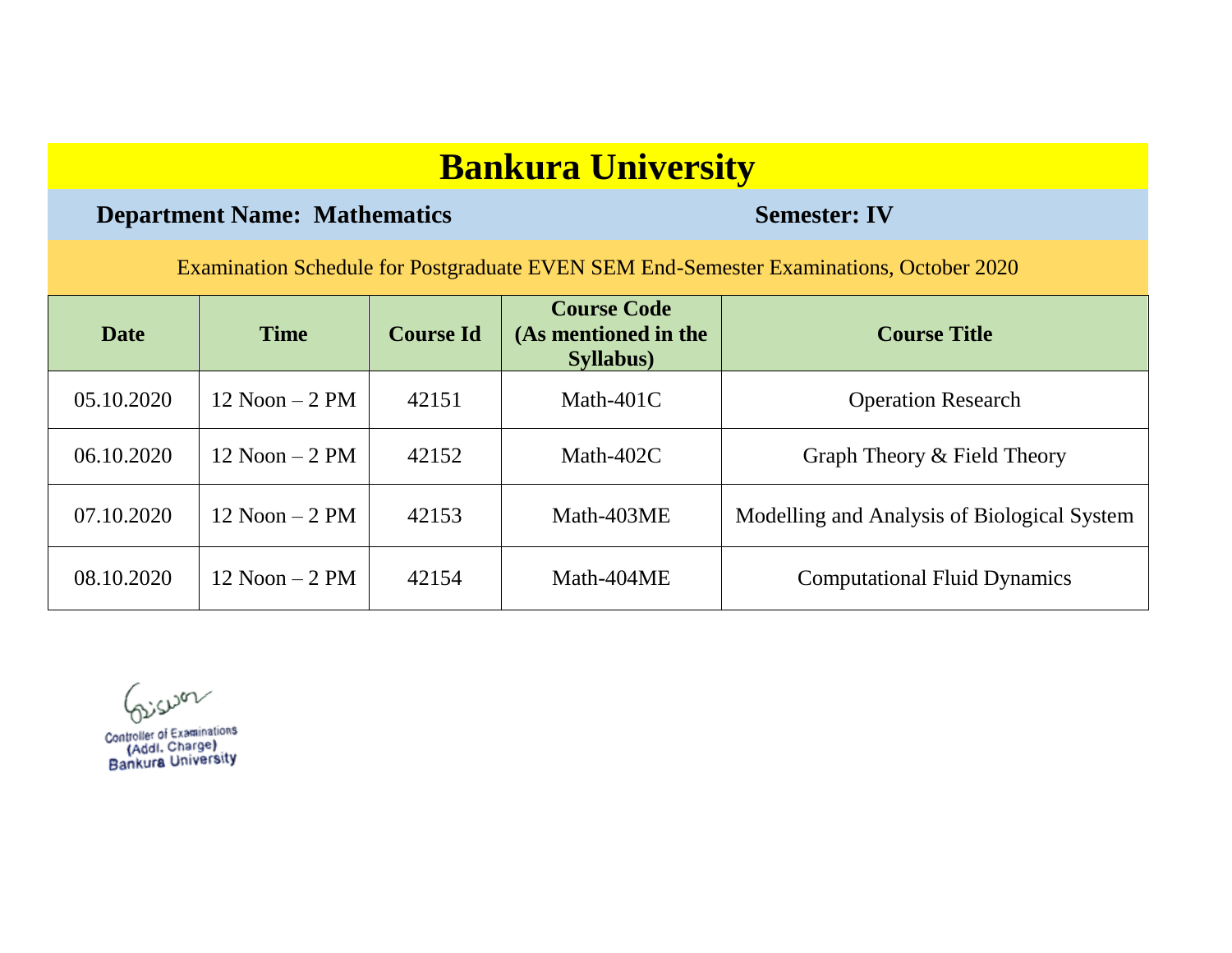**Department Name: Music Semester: IV** 

Examination Schedule for Postgraduate EVEN SEM End-Semester Examinations, October 2020

| <b>Date</b> | <b>Time</b>    | <b>Course Id</b> | <b>Course Code</b><br>(As mentioned in<br>the Syllabus) | <b>Course Title</b>                                                    |
|-------------|----------------|------------------|---------------------------------------------------------|------------------------------------------------------------------------|
| 01/10/2020  | 12 noon onward | 40551            | PG/MUS-<br><b>RS/401C</b>                               | Tagore's Musical Philosophy as expressed in essays, poems<br>and songs |
| 03/10/2020  | 12 noon onward | 40552            | PG/MUS-<br>RS/402C                                      | Theoretical aspects of Natyagiti and Kavyagiti                         |
| 06/10/2020  | 12 noon onward | $40563*$         | PG/MUS-<br>$RS/403PR*$                                  | Selected songs from three Gitinatyas and three<br>Nrityanatyas*        |
| 09/10/2020  | 12 noon onward | 40564*           | PG/MUS-<br>$RS/404PR*$                                  | Thematic variation in Rabindra Sangeet*                                |
| 12/10/2020  | 12 noon onward | $40565*$         | PG/MUS-<br>$RS/405IA*$                                  | A short Dissertation*                                                  |

**\*Practical Examinations of Courses 403PR, 404PR & 405IA will be conducted online over Google Meet/ etc.**

Controller of Examinations (Addl. Charge) Bankura University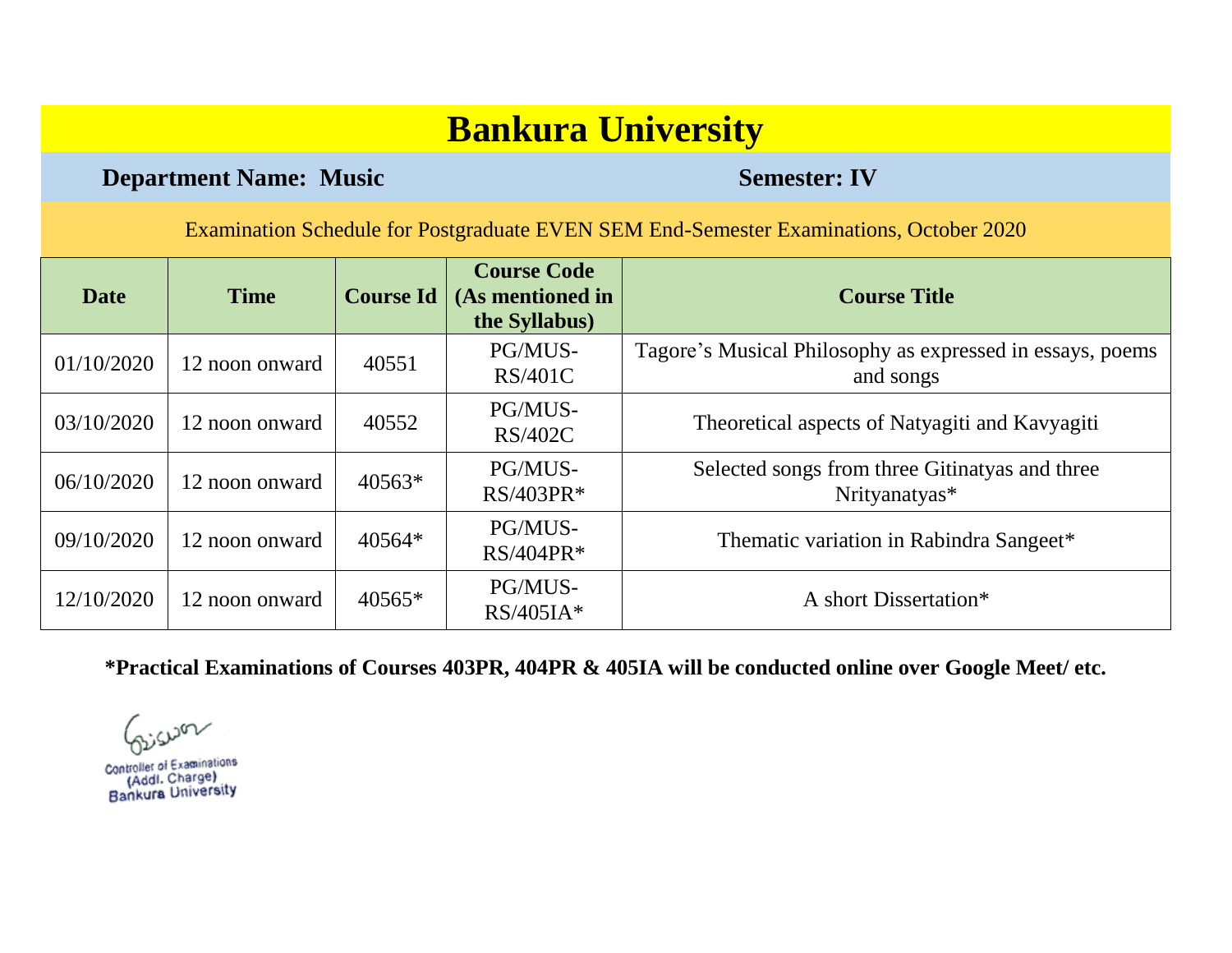### **Department Name: Philosophy Semester: IV**

Examination Schedule for Postgraduate EVEN SEM End-Semester Examinations, October 2020

| Date       | <b>Time</b>    | <b>Course Id</b> | <b>Course Code</b><br>(As mentioned in the<br><b>Syllabus</b> ) | <b>Course Title</b>                                    |
|------------|----------------|------------------|-----------------------------------------------------------------|--------------------------------------------------------|
| 01.10.2020 | 12 noon onward | 40651            | MAPHIL401C                                                      | <b>Continental Philosophy</b>                          |
| 03.10.2020 | 12 noon onward | 40652            | MAPHIL402C                                                      | Western Philosophy of Language                         |
| 05.10.2020 | 12 noon onward | 40653            | MAPHIL403ME (E)                                                 | Applied Ethics In Indian Context                       |
| 05.10.2020 | 12 noon onward | 40653            | MAPHIL403ME (N)                                                 | Navyanyäâ• Ya-I                                        |
| 05.10.2020 | 12 noon onward | 40653            | MAPHIL403ME (L)                                                 | The Logic Of Relations And Deductive<br><b>Systems</b> |
| 06.10.2020 | 12 noon onward | 40654            | MAPHIL404ME (E)                                                 | <b>Environmental Ethics</b>                            |
| 06.10.2020 | 12 noon onward | 40654            | MAPHIL404ME (N)                                                 | Navyanyäâ• Ya-II                                       |
| 06.10.2020 | 12 noon onward | 40654            | MAPHIL404ME (L)                                                 | Propositional Logic                                    |

Giswon

Controller of Examinations Controller of Examination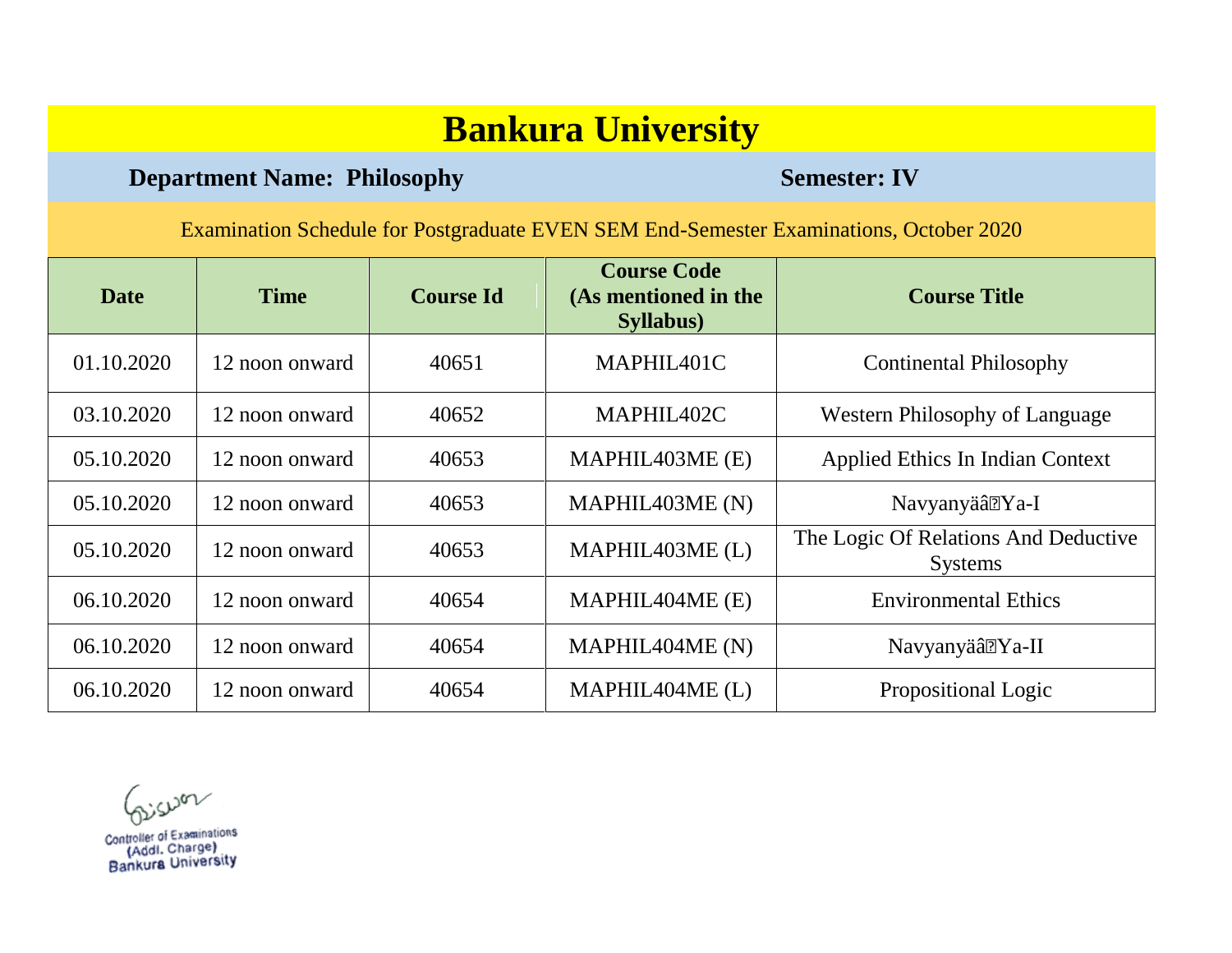### **Department Name: Physics Semester: IV**

Examination Schedule for Postgraduate EVEN SEM End-Semester Examinations, October 2020

| <b>Date</b> | <b>Time</b>    | <b>Course Id</b> | <b>Course Code</b><br>(As mentioned in the<br>Syllabus) | <b>Course Title</b>                               |
|-------------|----------------|------------------|---------------------------------------------------------|---------------------------------------------------|
| 01.10.2020  | 12 noon onward | 42466            | PHYS406PR*                                              | <b>Advanced General Practical</b>                 |
| 05.10.2020  | 12 noon onward | 42451            | PHYS401C                                                | Molecular Spectroscopy-II & Nonlinear<br>Dynamics |
| 06.10.2020  | 12 noon onward | 42452            | PHYS402C                                                | Relativity & Astrophysics                         |
|             |                |                  |                                                         | A. Advanced Electronics-III                       |
| 07.10.2020  | 12 noon onward | 42455            | PHYS405ME                                               | <b>B.</b> Laser Physics and Nonlinear Optics -III |
|             |                |                  |                                                         | C. Nano Science and Nano-technology -III          |
| 08.10.2020  | 12 noon onward | 42463            | PHYS403PR*                                              | Computer Practical & Social Out Reach             |

**\*Practical Examinations of Course PHYS403PR (Computer Practical & Social Out Reach) and Advanced General** 

 **Practical(PHYS406PR) will be conducted as** *viva voce* **over Google meet/telephone call / etc.**

iswa

**Controller of Examinations** (Addl. Charge) Bankura University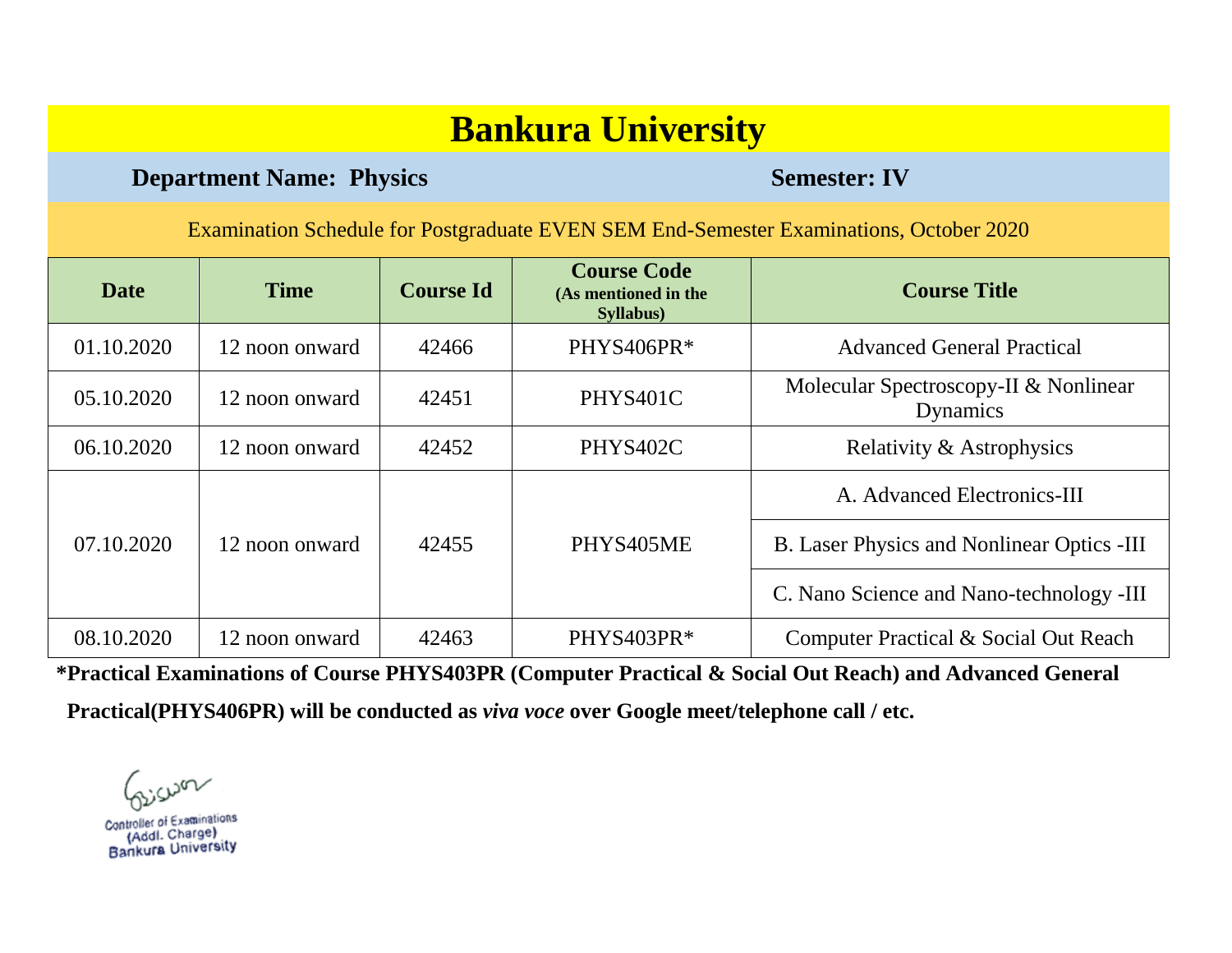### **Department Name: Political Science Semester: IV**

Examination Schedule for Postgraduate EVEN SEM End-Semester Examinations, October 2020

| <b>Date</b> | <b>Time</b>     | <b>Course Id</b> | <b>Course Code</b><br>(As mentioned in the<br>Syllabus) | <b>Course Title</b>                                                     |
|-------------|-----------------|------------------|---------------------------------------------------------|-------------------------------------------------------------------------|
| 5/10/2020   | 12 noon to 1 PM | 40851            | 401C                                                    | <b>Fundamentals of International Relations</b>                          |
| 6/10/2020   | 12 noon to 1 PM | 40852            | 402C                                                    | Contemporary International Politics: Cold War and Post<br>Cold War Eras |
| 7/10/2020   | 12 noon to 1 PM | 40853            | 403C                                                    | India's Foreign Policy                                                  |
| 7/10/2020   | 12 noon to 1 PM | 40853            | 403C                                                    | Local Self-Government in West Bengal                                    |
| 8/10/2020   | 12 noon to 1 PM | 40854            | 404C                                                    | <b>International Relations</b>                                          |

Giswan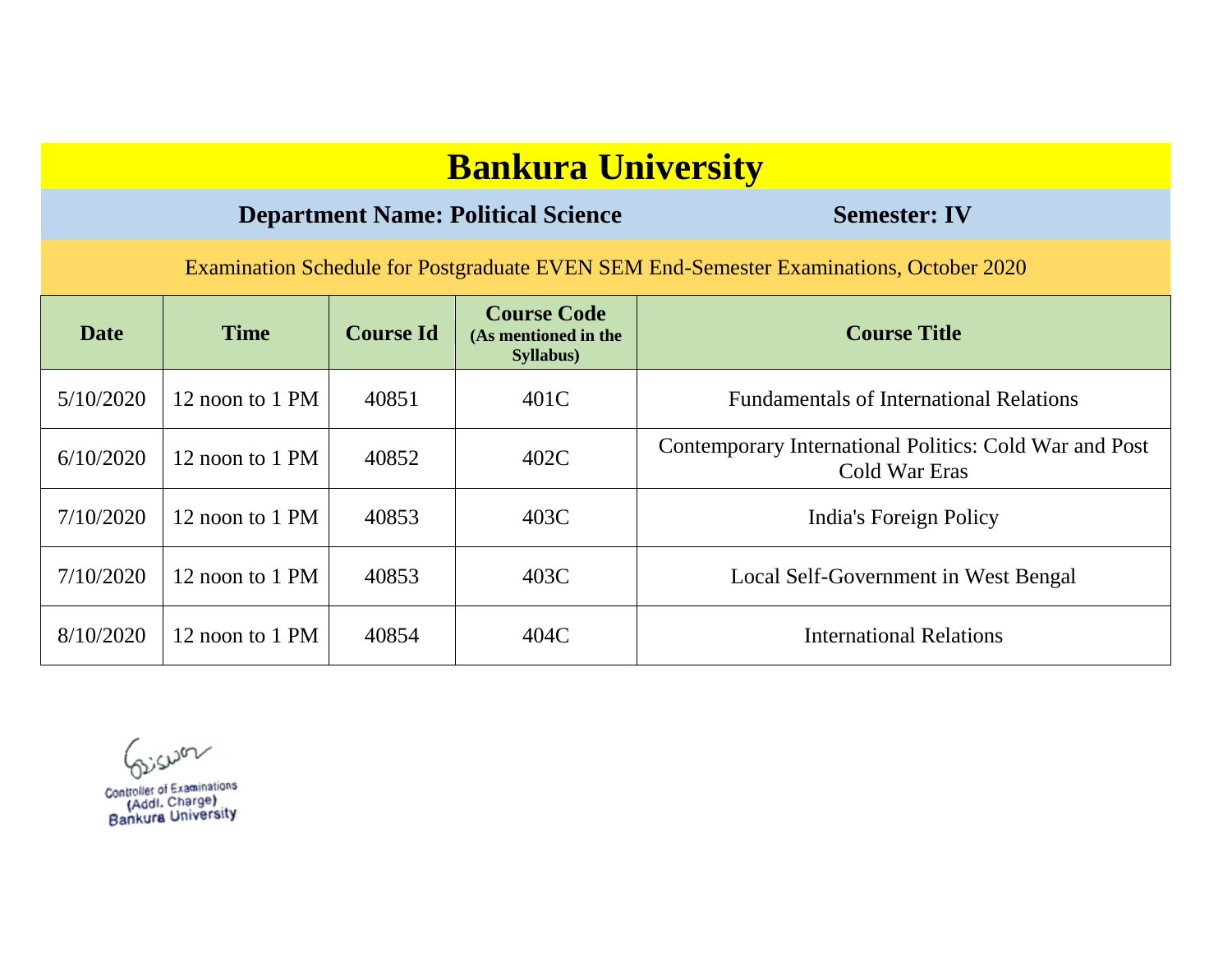| <b>Bankura University</b>                                                              |                 |                  |                    |                                                                                 |  |
|----------------------------------------------------------------------------------------|-----------------|------------------|--------------------|---------------------------------------------------------------------------------|--|
| <b>Department Name: Rural Development and Planning</b><br><b>Semester: IV</b>          |                 |                  |                    |                                                                                 |  |
| Examination Schedule for Postgraduate EVEN SEM End-Semester Examinations, October 2020 |                 |                  |                    |                                                                                 |  |
| <b>Date</b>                                                                            | <b>Time</b>     | <b>Course Id</b> | <b>Course Code</b> | <b>Course Title</b>                                                             |  |
| 05/10/2020                                                                             | 12 noon to 1 PM | 43052            | RDP 402 T          | Aspects of Indian agriculture-land reform green revolution<br>and food security |  |
| 06/10/2020                                                                             | 12 noon to 1 PM | 43053            | RDP 403 T          | Rural industrialisation and entrepreneurship                                    |  |

Giswar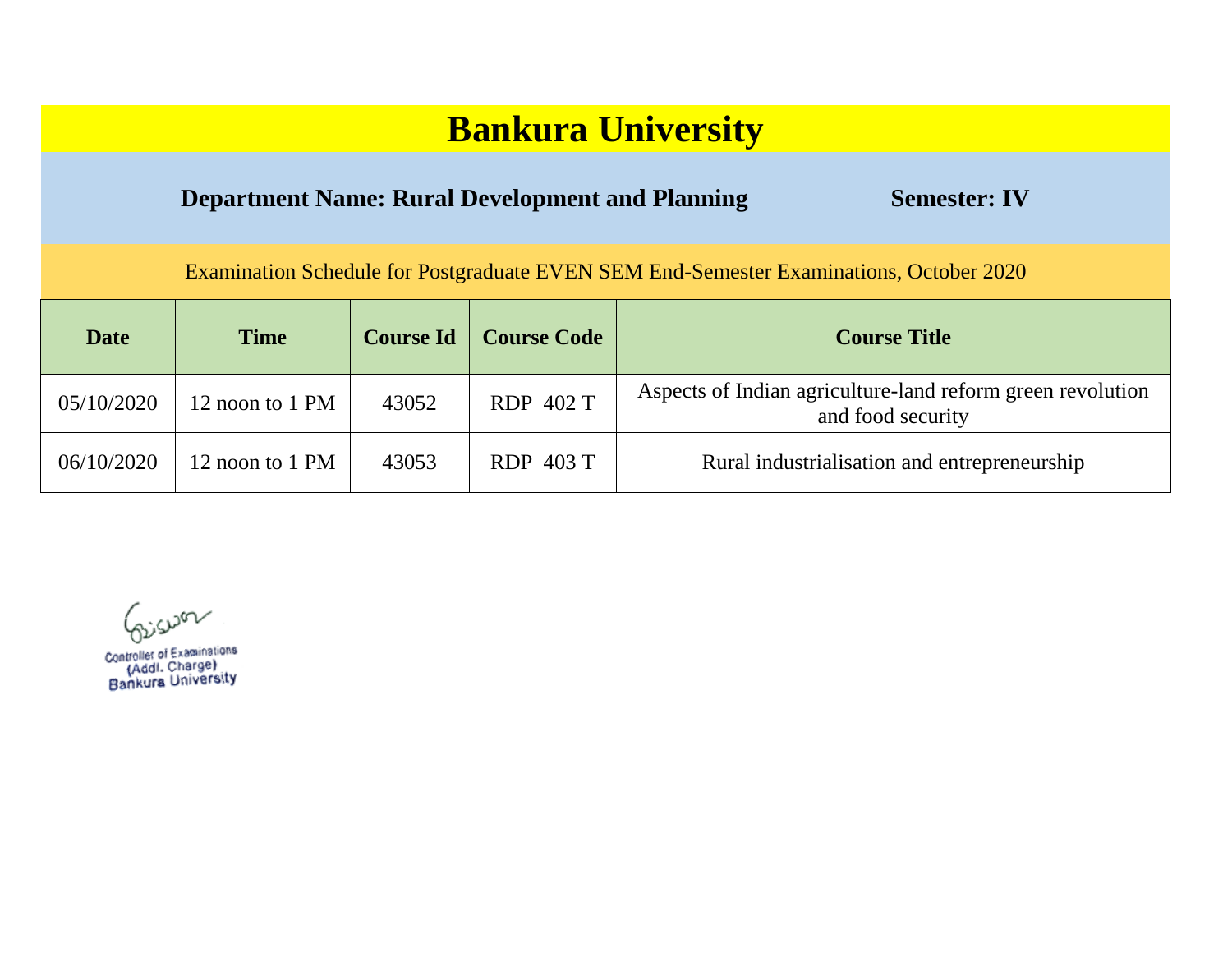### **Department Name: Sanskrit (Group -A) Semester: IV**

Examination Schedule for Postgraduate EVEN SEM End-Semester Examinations, October 2020

| <b>Date</b> | <b>Time</b>     | <b>Course Id</b> | <b>Course Code</b><br>(As mentioned in the<br><b>Syllabus</b> ) | <b>Course Title</b>       |
|-------------|-----------------|------------------|-----------------------------------------------------------------|---------------------------|
| 05.10.2020  | 12 noon to 1 PM | 40951            | SNSK-401EA                                                      | PrŒti§Œkhya & G•hyasètra  |
| 06.10.2020  | 12 noon to 1 PM | 40952            | SNSK-402EA                                                      | <b>Br</b> Chmaöa          |
| 07.10.2020  | 12 noon to 1 PM | 40953            | SNSK-403EA                                                      | Srautasètra & Chandasètra |
| 08.10.2020  | 12 noon to 1 PM | 40954            | SNSK-404EA                                                      | Karmak Eö¶a & J nak Eö¶a  |

siswar

Controller of Examinations Controller of Examinations<br>(Addl. Charge)<br>Bankura University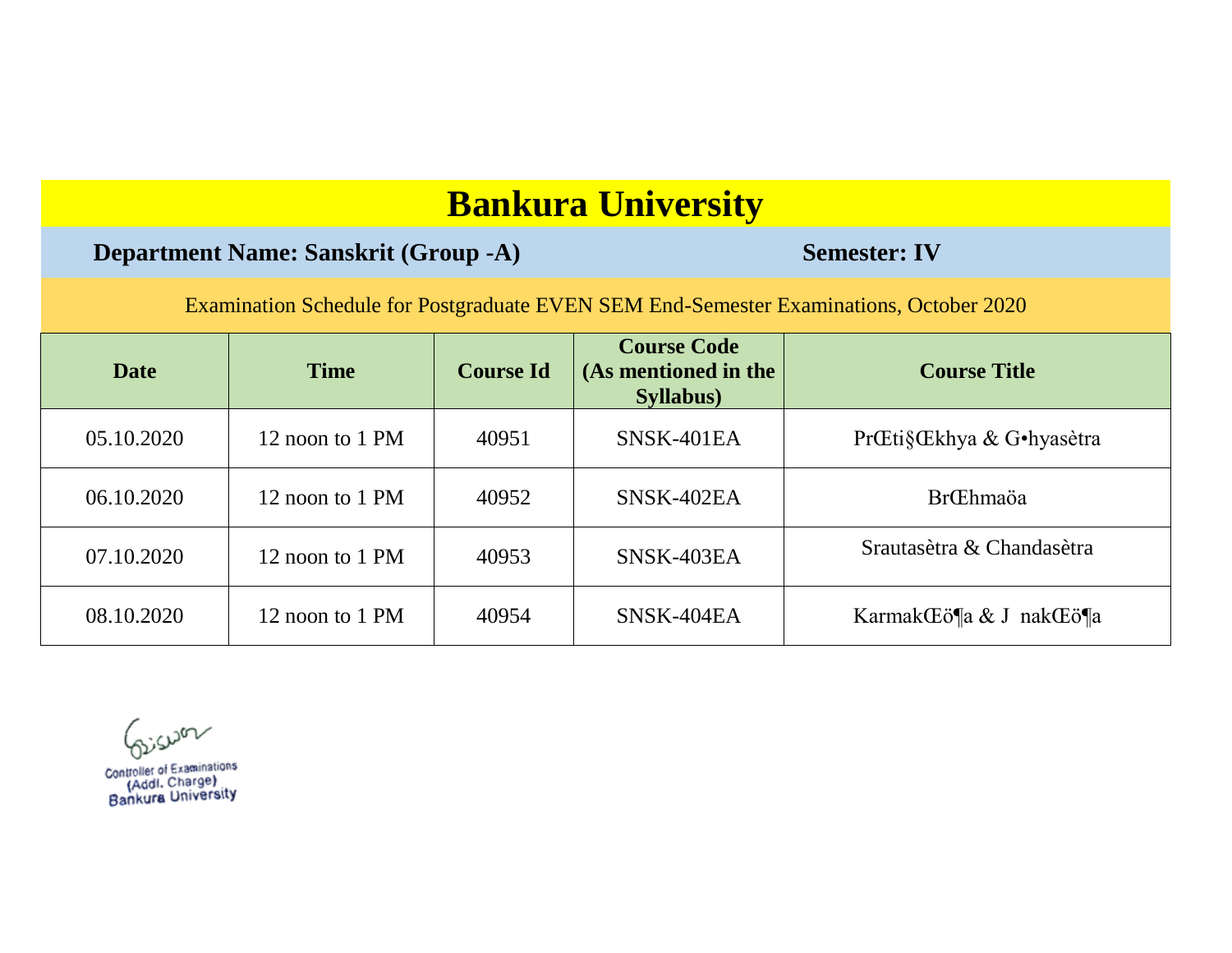### **Department Name: Sanskrit (Group - C) Semester: IV**

Examination Schedule for Postgraduate EVEN SEM End-Semester Examinations, October 2020

| <b>Date</b> | <b>Time</b>     | <b>Course Id</b> | <b>Course Code</b><br>(As mentioned in the<br>Syllabus) | <b>Course Title</b>                       |
|-------------|-----------------|------------------|---------------------------------------------------------|-------------------------------------------|
| 05.10.2020  | 12 noon to 1 PM | 40951            | SNSK-401EC                                              | Philosophy                                |
| 06.10.2020  | 12 noon to 1 PM | 40952            | SNSK-402EC                                              | Navy karaöa                               |
| 07.10.2020  | 12 noon to 1 PM | 40953            | SNSK-403EC                                              | Navyavy <b>Ekaraöa&amp;</b><br>ê bdabodha |
| 08.10.2020  | 12 noon to 1 PM | 40954            | SNSK-404EC                                              | Computational Linguistics & êCEbdabodha   |

**COULDON**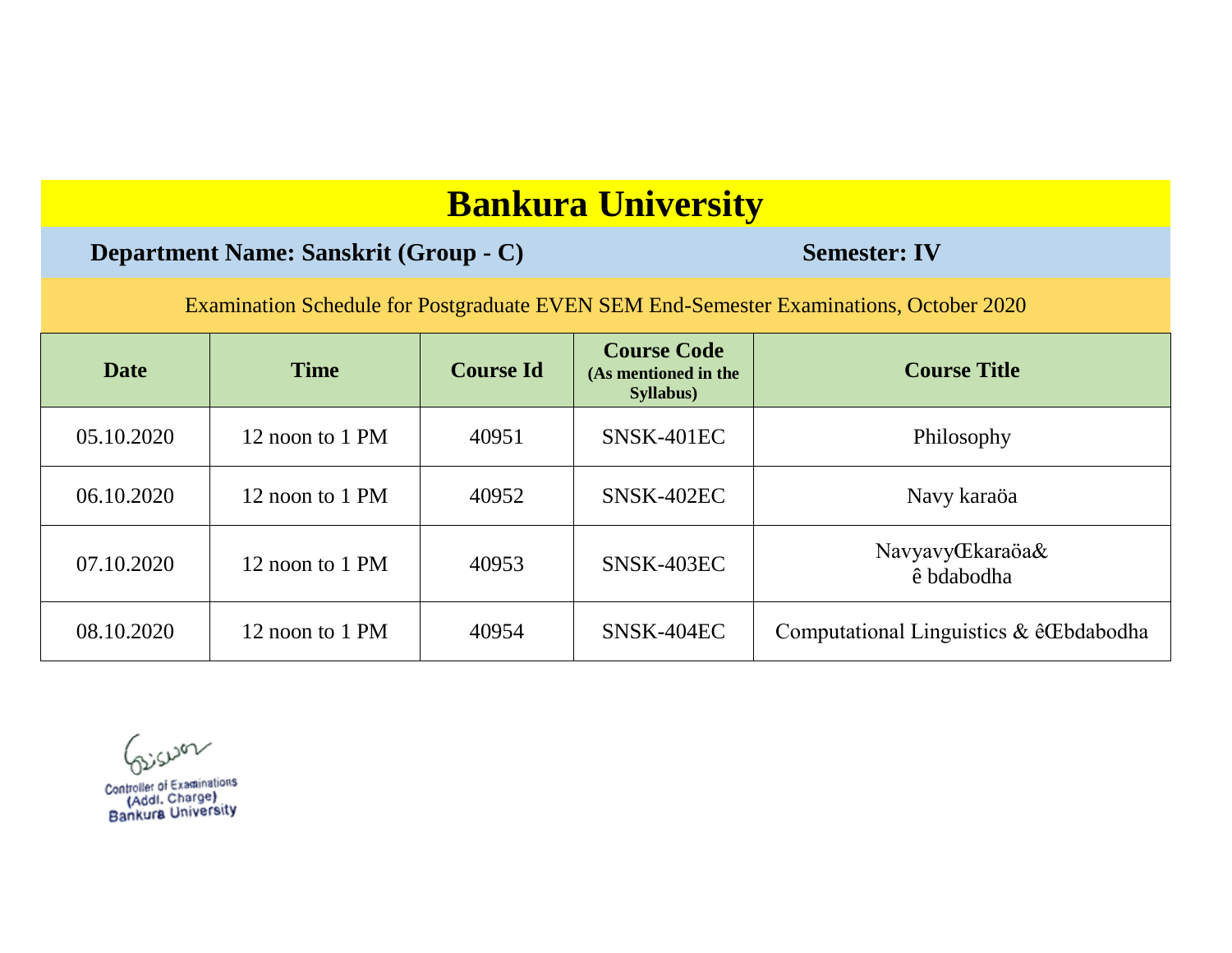### **Department Name: Sanskrit (Group -D) Semester: IV**

Examination Schedule for Postgraduate EVEN SEM End-Semester Examinations, October 2020

| <b>Date</b>                   | <b>Time</b>     | <b>Course Id</b> | <b>Course Code</b><br>(As mentioned in the<br>Syllabus) | <b>Course Title</b>                    |
|-------------------------------|-----------------|------------------|---------------------------------------------------------|----------------------------------------|
| 05.10.2020                    | 12 noon to 1 PM | 40951            | SNSK-401ED                                              | Pr cina Ny ya                          |
| 06.10.2020                    | 12 noon to 1 PM | 40952            | SNSK-402ED                                              | Navya-Ny ya                            |
| 07.10.2020                    | 12 noon to 1 PM | 40953            | SNSK-403ED                                              | Logic                                  |
| 08.10.2020<br>12 noon to 1 PM |                 | 40954            | SNSK-404ED                                              | Computational Linguistics & ê bdabodha |

Giswar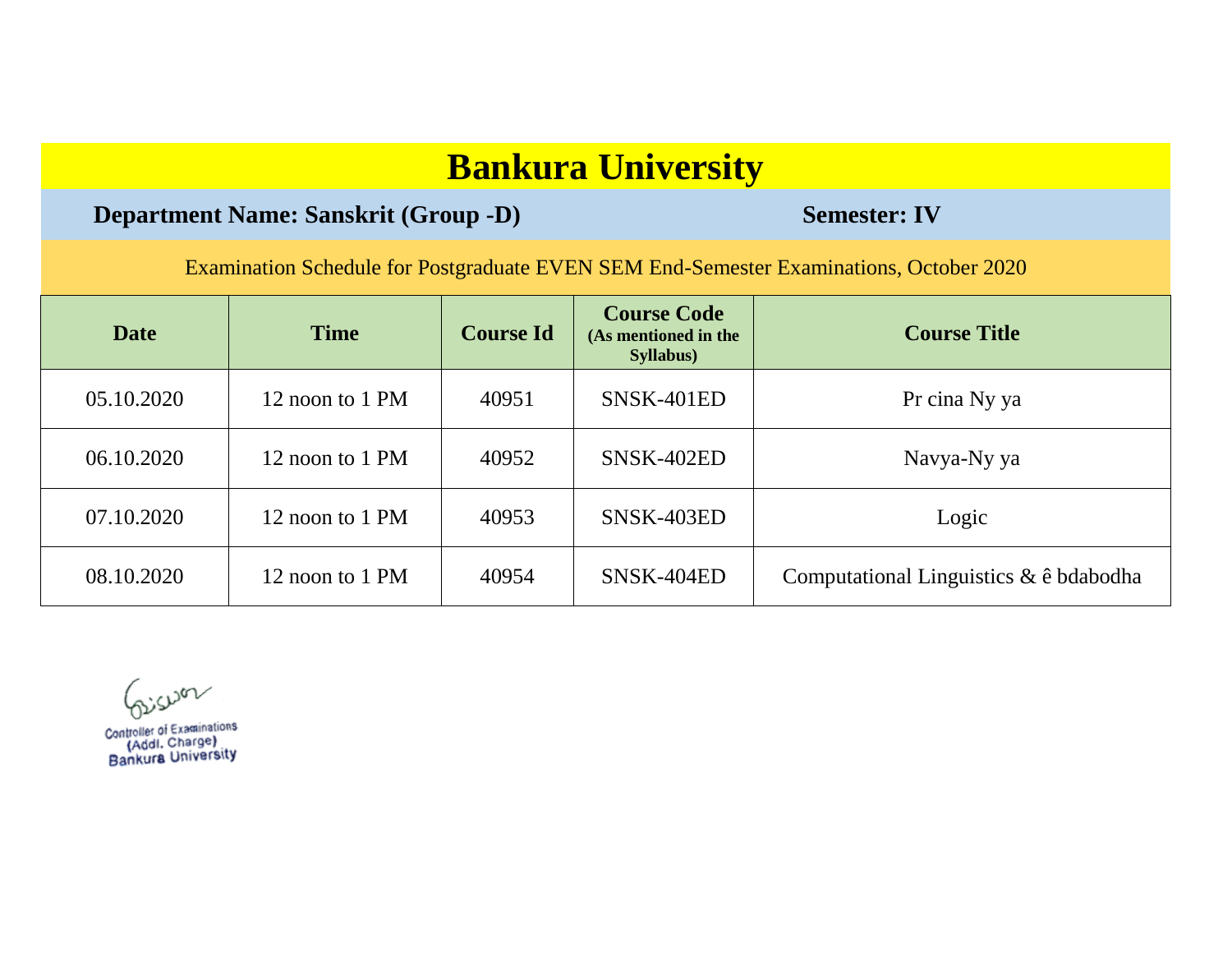### **Department Name: Santali <b>Semester: IV** Semester: IV

Examination Schedule for Postgraduate EVEN SEM End-Semester Examinations, October 2020

| <b>Date</b> | <b>Time</b>     | <b>Course Id</b> | <b>Course Code</b><br>(As mentioned in the<br>Syllabus) | <b>Course Title</b>                                  |
|-------------|-----------------|------------------|---------------------------------------------------------|------------------------------------------------------|
| 1/10/2020   | 12 noon to 1 PM | 41051            | 401C                                                    | <b>MAGAZINE &amp; RESEARCH</b><br><b>MATHODOLOGY</b> |
| 3/10/2020   | 12 noon to 1 PM | 41052            | 402C                                                    | NEIGHBOURING LITERATURE                              |
| 5/10/2020   | 12 noon to 1 PM | 41054            | 404E                                                    | LINGUISTIC                                           |
| 5/10/2020   | 12 noon to 1 PM | 41054            | 404E                                                    | <b>PROSE</b>                                         |

Giswar